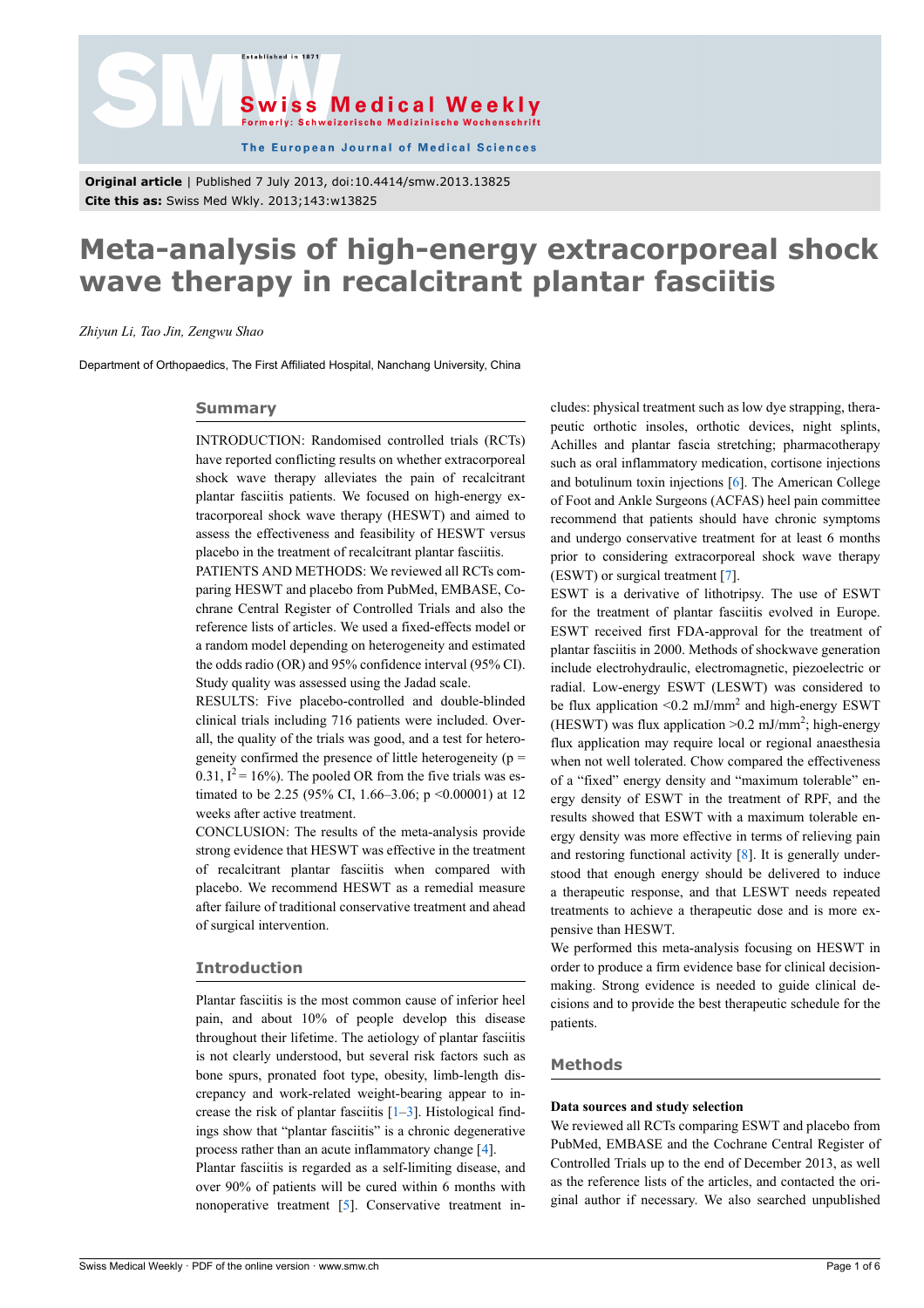RCTs to minimise publication bias. The keywords included "shock waves" or "ultrasonic therapy" concatenated with "plantar fasciitis" or "plantar fasciopathy" or " heel spur syndrome". Assessment of eligibility of studies and extraction of data from study reports were preceded by two independent reviews, and any dispute was resolved by the third reviewer. Title and abstract were reviewed first and if they met our inclusion criteria, the full article was obtained. All research was screened for eligibility into the study using the inclusion and exclusion criteria listed in table 1.

# **Data extraction**

All identified studies were reviewed in full text and abstracted data independently and in parallel by two authors (Li ZY, Jin Tao). The following data were extracted: the author and year of publication, method of randomisation, method of blinding, method of allocation concealment, withdrawals and dropouts inclusion criteria; exclusion criteria, HESWT applied; patients enrolled and loss to follow up, follow up period and also clinical success on VAS. Disagreements were resolved through discussion.

# **Validity assessment**

Reviewers Li ZH and Jin Tao evaluated the quality of all included trials in accordance with the Jadad score [[9](#page-4-1)]; allocation concealment was included in this quality score. This widely used scale evaluates the reporting of studies with respect to the method of randomisation, adequacy of blinding and appropriate description of withdrawals. Allocation concealment was assessed as a supplement. Controversy was also resolved by discussion.

# **Statistical methods**

Five RCTs were included in this study and thus the sample size was too small for a funnel plot to detect publication bias. Q-statistic was used to investigate the degree of variation between trials, a p-value >0.1 was interpreted as homogeneity. The I<sup>2</sup>-statistical test was further used as a measure of heterogeneity,  $I^2$  <30% was considered as mild heterogeneity,  $I^2 > 50\%$  was considered notable heterogeneity, and a value of  $I^2$  between the two values was considered as moderate heterogeneity. Since in our study  $I^2$ was equal to 0.31, a fixed-effects model was used to pool estimates.

All data analyses were performed using Revman 5.0.

## **Results**

## **Literature search and study characteristics**

We identified 21 RCTs comparing ESWT with placebo in the treatment of plantar fasciitis from the initial search. After full text review, eleven trials were excluded because the energy of ESWT was  $\leq 0.2$  mJ/mm<sup>2</sup>; Cosentino [[10\]](#page-4-2) employed energy densities varying from 0.03 to 0.4 mJ/ mm<sup>2</sup> in the active group and was excluded; Buchbinder [[11](#page-4-3)] compared ESWT with energy varying from 0.02 to 0.33 mJ/mm<sup>2</sup> with a small dose of ESWT as placebo and was also excluded; Hammer [\[12](#page-4-4)] and Chow [\[8\]](#page-4-0) performed nonblinded and single-blind RCTs, respectively, which were excluded; Wang [\[13](#page-4-5), [14](#page-4-6)] performed a RCT with a long follow-up, which was excluded. Ultimately, five trials (table 2) met all inclusion criteria and were included in the final meta-analysis (fig. 1).

Inclusion criteria and exclusion criteria were generally similar among the five trials. However, three trials applied

| <b>Table 1:</b> Inclusion criteria and exclusion criteria. |                                                                                                                                                                                                                                                                        |                                                         |  |  |  |  |
|------------------------------------------------------------|------------------------------------------------------------------------------------------------------------------------------------------------------------------------------------------------------------------------------------------------------------------------|---------------------------------------------------------|--|--|--|--|
|                                                            | Inclusion criteria                                                                                                                                                                                                                                                     | <b>Exclusion criteria</b>                               |  |  |  |  |
| Participants                                               | Adults over the age of 18 years;<br>recalcitrant plantar fasciitis (plantar fasciitis over 6 months; unsuccessful<br>conservative treatment including at least one pharmacological therapy and<br>two nonpharmacological therapies;<br>Baseline pain ≥5 points on VAS. | Any other treatment used for the duration of the study. |  |  |  |  |
| Intervention                                               | ESWT with energy $>0.2$ mJ/mm <sup>2</sup>                                                                                                                                                                                                                             | ESWT with energy $\leq 0.2$ mJ/mm <sup>2</sup>          |  |  |  |  |
| Comparison                                                 | Placebo treatment without energy transmit to treatment site                                                                                                                                                                                                            | Low dose of ESWT or other conservative treatment        |  |  |  |  |
| Outcome                                                    | Clinical success on VAS                                                                                                                                                                                                                                                | Lack of reporting clinical success on VAS score         |  |  |  |  |
| Study                                                      | RCT with double blind                                                                                                                                                                                                                                                  | No blinding or single blind                             |  |  |  |  |
|                                                            | VAS vieual apalog ceale. Clipical success on VAS: 50% decrease from baseline and a VAS seems of a m or SG0% improvement from baseline on the vieual apalog seale.                                                                                                      |                                                         |  |  |  |  |

VAS, visual analog scale. Clinical success on VAS: 50% decrease from baseline and a VAS score ≤4 cm or >60% improvement from baseline on the visual analog scale

| <b>Table 2:</b> Characteristics of included trials. |                                          |                          |          |                                |                 |
|-----------------------------------------------------|------------------------------------------|--------------------------|----------|--------------------------------|-----------------|
| Study                                               | <b>HESWT</b> applied                     | <b>Patients enrolled</b> | Follow-  | Outcome                        | Result          |
|                                                     |                                          | (completed), N (n)       | up       | (Clinical success)             |                 |
| Ogden et al. [21], 2004                             | Single treatments                        | 293 (285)                | 12 weeks | 50% decrease from baseline     | Significant     |
|                                                     | 1,500 shockwaves 0.22 mj/mm <sup>2</sup> |                          |          | and a VAS score ≤4 cm          | difference      |
| Theodore et al. [16], 2004                          | Single treatments                        | 150 (146)                | 12 weeks | >60% improvement from baseline | Significant     |
|                                                     | 3,800 shockwaves 0.36 mJ/mm <sup>2</sup> |                          |          | on the visual analoque scale   | difference      |
| Kudo et al. [26], 2006                              | Single treatments                        | 114(105)                 | 12 weeks | >60% improvement from baseline | Significant     |
|                                                     | 3,800 shockwaves 0.36 mJ/mm <sup>2</sup> |                          |          | on the visual analogue scale   | difference      |
| Malay et al. [27], 2006                             | Single treatments 3,800                  | 172 (152)                | 12 weeks | 50% decrease from baseline     | Significant     |
|                                                     | shockwaves                               |                          |          | and a VAS score ≤4 cm          | difference      |
|                                                     | High energy"                             |                          |          |                                |                 |
|                                                     | Level 7"                                 |                          |          |                                |                 |
| Gollwitzer et al. [28], 2007                        | 3 treatments                             | 40 (40)                  | 12 weeks | >60% improvement from baseline | Not significant |
|                                                     | 2,000 shockwaves                         |                          |          | on the visual analogue scale   |                 |
|                                                     | $0.25$ mJ/mm <sup>2</sup>                |                          |          |                                |                 |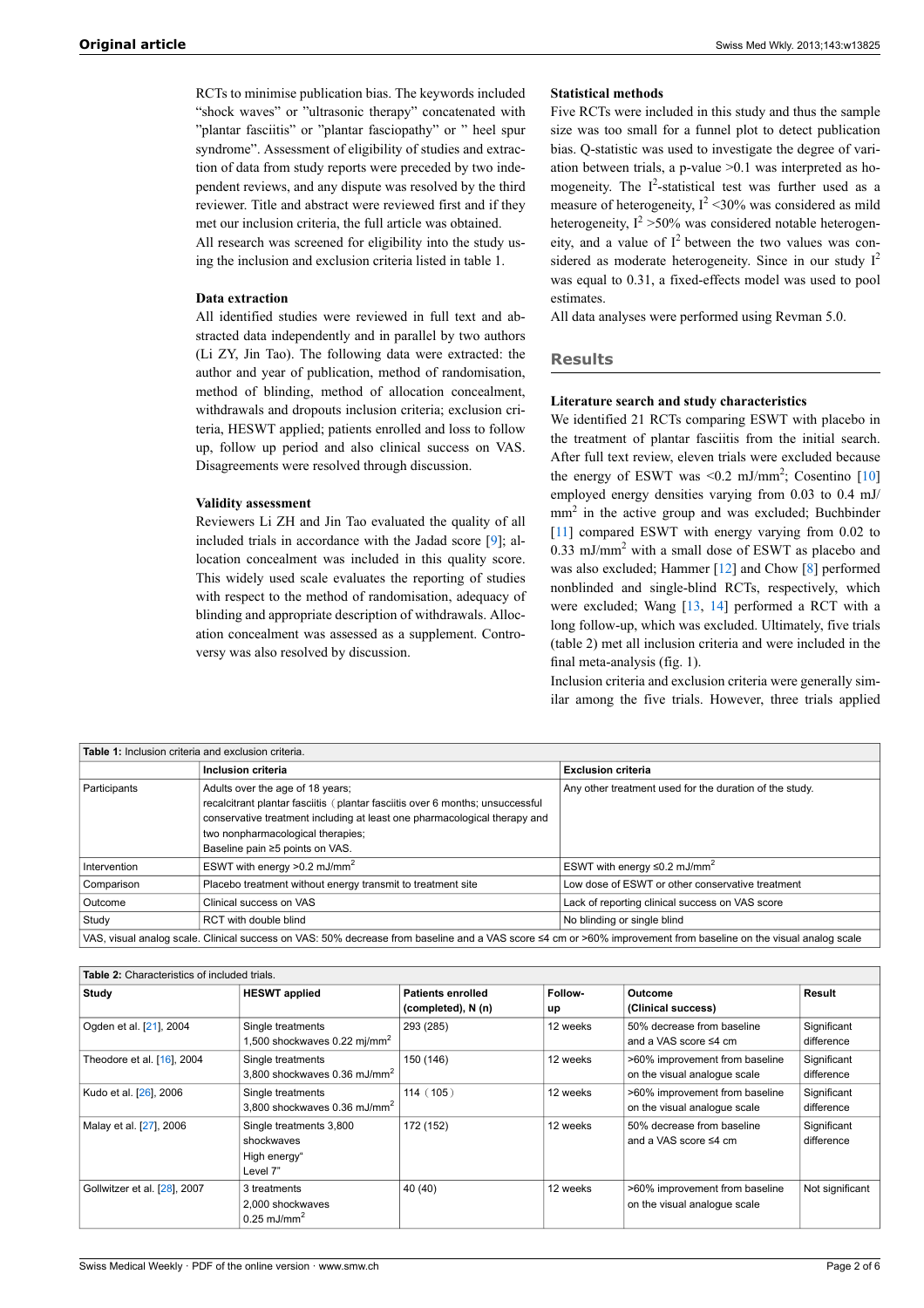3,800 shockwaves with similar energy density in a single treatment while the other two applied different energy densities or different treatment times. All five trials reported 12 weeks of follow-up with assessment of clinical success on a visual analogue scale (VAS). Two criteria for clinical success were used (table 2): in the 10-point VAS, either over 60% improvement from baseline or over 50% improvement and a VAS score ≤4 cm. Four trials showed significant differences in the outcome and one nonsignificant outcome after 12 weeks follow-up.

## **Validity assessment**

The results of quality scoring are shown in table 3, and all five trials met the criteria for high quality.



**Figure 1**

Flow-chart.

|                                                                       | <b>HE SWT</b>       |     | Placebo control |              |        | <b>Odds Ratio</b>  | <b>Odds Ratio</b>             |
|-----------------------------------------------------------------------|---------------------|-----|-----------------|--------------|--------|--------------------|-------------------------------|
| <b>Study or Subgroup</b>                                              | <b>Events Total</b> |     | <b>Events</b>   | <b>Total</b> | Weight | M-H. Fixed, 95% CI | M-H, Fixed, 95% CI            |
| Theodore et al. 2004                                                  | 41                  | 73  | 33              | 73           | 26.5%  | 1.55 (0.81, 2.98)  | $-$                           |
| Ogden et al, 2004                                                     | 67                  | 144 | 42              | 141          | 41.5%  | 2.05 [1.26, 3.34]  |                               |
| Malay et al, 2006                                                     | 55                  | 88  | 15              | 52           | 12.9%  | 4.11 [1.96, 8.61]  |                               |
| Kudo et al. 2006                                                      | 25                  | 53  | 12              | 52           | 11.7%  | 2.98 [1.28, 6.90]  |                               |
| Gollwitzer et al, 2007                                                |                     | 20  | 9               | 20           | 7.4%   | 1.49 [0.43, 5.19]  |                               |
| <b>Total (95% CI)</b>                                                 |                     | 378 |                 | 338          | 100.0% | 2.25 [1.66, 3.06]  |                               |
| Total events                                                          | 199                 |     | 111             |              |        |                    |                               |
| Heterogeneity: Chi <sup>2</sup> = 4.77, df = 4 (P = 0.31): $P = 16\%$ |                     |     |                 |              |        |                    | 100<br>'n ni<br>n's<br>10     |
| Test for overall effect: $Z = 5.19$ (P < $0.00001$ )                  |                     |     |                 |              |        |                    | Favours Placebo Favours HESWT |

#### **Figure 2**

Forest plot of the five studies.

## **Quantitative data synthesis**

From our pooled analysis of five studies with 716 patients, clinical success varied from 46.5% to 62.5% in the active group and 28.8% to 45.2% in the placebo group. A Forest plot illustrating the ORs of the individual trials and the pooled data are shown in figure 2. The Forest plot revealed obvious overlapping confidence intervals, indicating homogeneity between these trials. Formal testing for heterogeneity confirmed the presence of little heterogeneity (p  $= 0.31$ ,  $I^2 = 16\%$ ), and a fixed-effects model was used to pool estimates. Therefore, conclusions from this analysis are crediblebecause of the high quality of the inclusion trials and homogeneity among these trials. Meta-analysis of the five studies indicated a significant curative effect of HESWT in the treatment of recalcitrant plantar fasciitis, the pooled OR from the five trials was estimated at 2.25 (95% CI 1.66–3.06; p <0.00001).

### **Sensitivity and subgroup analysis**

Table 4 shows the results of the sensitivity and subgroup analyses. We performed sensitivity analyses for the fixedeffects model versus a random-effects model by dislodging one study in turn. The fixed effects model and random-effects model had similar results, and the overall risk estimates do not show obvious change by any of the studies, with OR value ranging from  $1.98$  (95% CI 1.41–2.78) to 2.5 (95% CI 1.77‒3.55).

# **Discussion**

Up to 90% of patients with PF will be cured within 6 months with conservative treatment. For the remaining 10%, with what was regarded as recalcitrant plantar fasciitis (RPF), the dispute is as to whether one should take HESWT or progress to surgery. The results of this metaanalysis provide strong evidence that HESWT is effective in the treatment of recalcitrant plantar fasciitis compared with placebo. According to our meta-analysis, 46.5% to 62.5% RPF patients achieved clinical success with HESWT after 12 weeks follow-up. Ogden [[15\]](#page-4-11) performed retreatment for the failure patients, and found that at 3 months, 22 of the 42 patients who received a second active treatment attained success. Actually, the effect of shockwave therapy seemed cumulative and time-dependent. Theodore [[16\]](#page-4-8) reported 94% success at 12 months follow-

| Table 3: Validity assessment.                                          |                   |                      |                  |                   |                           |  |
|------------------------------------------------------------------------|-------------------|----------------------|------------------|-------------------|---------------------------|--|
|                                                                        | Ogden et al. 2004 | Theodore et al. 2004 | Kudo et al. 2006 | Malay et al. 2006 | Gollwitzer et al.<br>2007 |  |
| Study described as randomised?                                         | Yes               | Yes                  | Yes              | Yes               | Yes                       |  |
| If randomised, is the method described<br>and appropriate?             | Yes               | Not clear            | Yes              | Yes               | Yes                       |  |
| Study described as double blind?                                       | Yes               | Yes                  | Yes              | Yes               | Yes                       |  |
| If double blind, is the method described<br>and appropriate?           | Yes               | Yes                  | Yes              | Yes               | Yes                       |  |
| Appropriate description of withdrawals<br>and dropouts?                | Yes               | Yes                  | Yes              | Yes               | Yes                       |  |
| Study described as allocation<br>concealment                           | Yes               | Yes                  | Yes              | Yes               | Yes                       |  |
| If allocation concealment, is the method<br>described and appropriate? | Yes               | Not clear            | Yes              | Yes               | Yes                       |  |
| <b>Total score</b>                                                     | 7 points          | 5 points             | 7 points         | 7 points          | 7 points                  |  |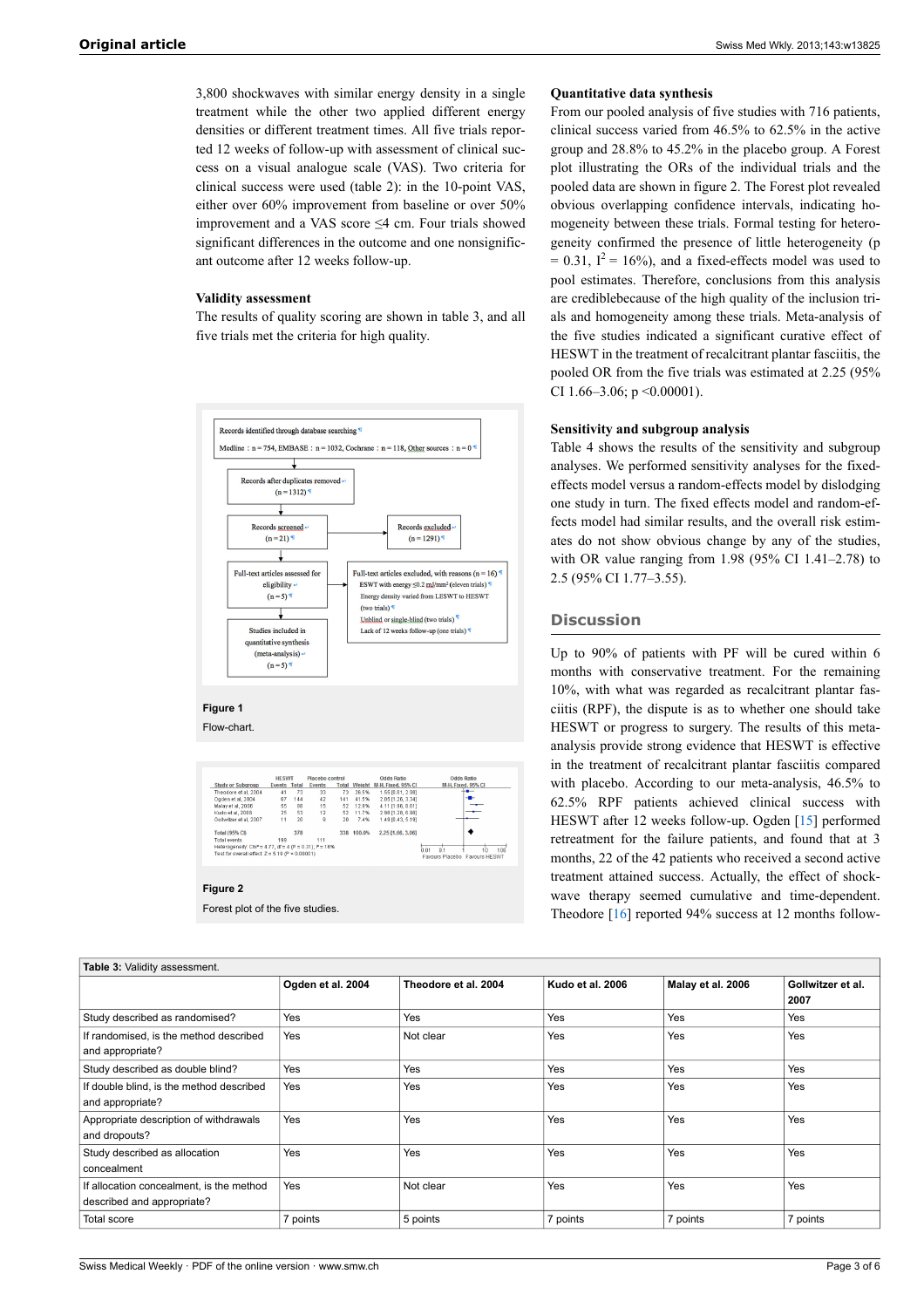up while Wang reported 82.7% excellent or good pain and function scores at 60 to 72 months.

Subjective reports of pain as the primary outcome usually exhibit a large placebo effect and it seems typical in our included studies that success rates vary from 28.8% to 45.2% in the placebo group. However, in the nonblinded or single-blinded RCTs, the placebo group reported minimal improvement in pain scores, as compared with blinded studies [\[17](#page-4-12), [18\]](#page-4-13). This large placebo effect demonstrates the effectiveness of the blinding technique, so nonblinded or single-blinded RCTs were excluded from our meta-analysis. There are two possible explanations for the relatively high success rates of placebo group: the self-limiting character of this disease or the placebo curative effect [\[19](#page-4-14)]. Partial PF patients take a turn for the better without any kind of special treatment; however, RPF patients do not experience any improvement when no intervention is applied [\[20](#page-4-15)]. For the placebo group, the recurrence rate was 38.1%–55% versus 3%–11% for the shockwave group [[14,](#page-4-6) [21](#page-4-7)]. All of these suggest that the placebo treatment effect may play the main role in the high success rates in the placebo group. The unalloyed treatment effect and the associated placebo effect are not distinguishable and mingle to produce the clinical effect [\[22](#page-4-16)].

<span id="page-3-0"></span>Compared with traditional treatment, HESWT is no more effective but more expensive [[23,](#page-4-17) [24\]](#page-4-18), but in contrast to surgery, HESWT is noninvasive, well-tolerated and a relatively inexpensive treatment. Patients return to daily life and most jobs within a short time. The main adverse events with HESWT for RPF included erythema, swelling of the local region and pain during treatment. The patients recover in several days after the treatment [\[16](#page-4-8), [21\]](#page-4-7).

<span id="page-3-2"></span><span id="page-3-1"></span>However, many orthopaedists recommend surgery as a remedial measure after the failure of conservative treatment. The main reason is the conflicting results reported by different kinds of randomised controlled trials (RCTs) and the lack of homogeneity between these RCTs, which makes it unfeasible to combine these results in a meta-analysis and very difficult to make the final decision.

<span id="page-3-3"></span>Meta-analysis of all the studies with ESWT compared with placebo is not feasible because significant heterogeneity between the studies precluded pooled analyses [\[25](#page-4-19)]. Heterogeneity between these studies is related to differences in study design, the method of shockwave generation (electrohydraulic, electromagnetic, piezoelectric or radial),

the amount of shockwave energy delivered, the use of anaesthesia and sedation and the outcome measure. We included only high quality studies and focused on the HESWT in order to reduce the heterogeneity. As we mention above, satisfactory homogeneity between these trials make the conclusion of this meta-analysis stable and credible.

From all of our analysis above, we can conclude that HESWT is an effective treatment for RPF. We recommend HESWT as a remedial measure after failure of traditional conservative treatment and before of surgical intervention. RCTs will still be needed to compare the curative effect of HESWT with surgery in the treatment of recalcitrant plantar fasciitis.

**Funding / potential competing interests:** No financial support and no other potential conflict of interest relevant to this article was reported.

*Correspondence: Zengwu Shao, Ph.D, Department of orthopedics, Union Hospital, Tongji Medical College, Huazhong University of Science and Technology, China, [359175138\[at\]qq.com](mailto:359175138@qq.com)*

#### **References**

- 1 Irving DB, Cook JL, Young MA, Menz HB. Obesity and pronated foot type may increase the risk of chronic plantar heel pain: a matched casecontrol study. BMC Musculoskelet Disord. 2007;8:41.
- 2 Mahmood S, Huffman LK, Harris JG. Limb-length discrepancy as a cause of plantar fasciitis. J Am Podiatr Med Assoc. 2010;100(6):452–5.
- 3 Riddle DL, Pulisic M, Pidcoe P, Johnson RE. Risk factors for Plantar fasciitis: a matched case-control study. J Bone Joint Surg Am. 2003;85-A(5):872–7.
- 4 Lemont H, Ammirati KM, Usen N. Plantar fasciitis: a degenerative process (fasciosis) without inflammation. J Am Podiatr Med Assoc. 2003;93(3):234–7.
- 5 Davis PF, Severud E, and Baxter DE. Painful heel syndrome: results of nonoperative treatment. Foot Ankle Int. 1994;15(10):531–5.
- 6 Healey K, and Chen K. Plantar fasciitis: current diagnostic modalities and treatments. Clin Podiatr Med Surg. 2010;27(3):369–80.
- 7 Thomas JL, Christensen JC, Kravitz SR, Mendicino RW, Schuberth JM, Vanore JV, et al. The diagnosis and treatment of heel pain: a clinical practice guideline-revision 2010. J Foot Ankle Surg. 2010;49(3 Suppl):S1–19.

<span id="page-3-5"></span><span id="page-3-4"></span>

| Table 4: Sensitivity and subgroup analysis. |                |                         |             |                |            |                   |
|---------------------------------------------|----------------|-------------------------|-------------|----------------|------------|-------------------|
|                                             | No. of studies | Group; no.              |             | Pheterogeneity | $I^2(\% )$ | OR [95% CI]       |
|                                             |                | <b>HESWT</b><br>Placebo |             |                |            |                   |
| Analysis model                              |                |                         |             |                |            |                   |
| Fixed effects model                         | 5              | (119) 378               | (111) 338   | 0.31           | 16         | 2.25 [1.66, 3.06] |
| Random effects model                        | 5              | (119) 378               | (111) 338   | 0.31           | 16         | 2.26 [1.60, 3.21] |
| HESWT applied times                         |                |                         |             |                |            |                   |
| Single treatments                           | 4              | $(188)$ 358             | $(102)$ 318 | 0.23           | 31         | 2.31 [1.69, 3.18] |
| Triple treatments                           |                | (11) 20                 | (9) 20      | Null           | Null       | 1.49 [0.43, 5.19] |
| Flux application                            |                |                         |             |                |            |                   |
| $>0.3$ mJ/mm <sup>2</sup>                   | $\overline{2}$ | (66) 126                | 45 (125)    | 0.23           | 30         | 1.99 [1.19, 3.32] |
| $<$ 0.3 mJ/mm <sup>2</sup>                  | $\overline{2}$ | $(78)$ 164              | 51 (161)    | 0.64           | 0          | 1.97 [1.25, 3.10] |
| Outcome                                     |                |                         |             |                |            |                   |
| >50% decrease and VAS score <= 4 cm         | $\overline{2}$ | (122) 232               | (57) 193    | 0.12           | 58         | 2.54 [1.70, 3.81] |
| >60% decrease from baseline                 | 3              | (77) 146                | (54) 145    | 0.45           | 0          | 1.91 [1.19, 3.06] |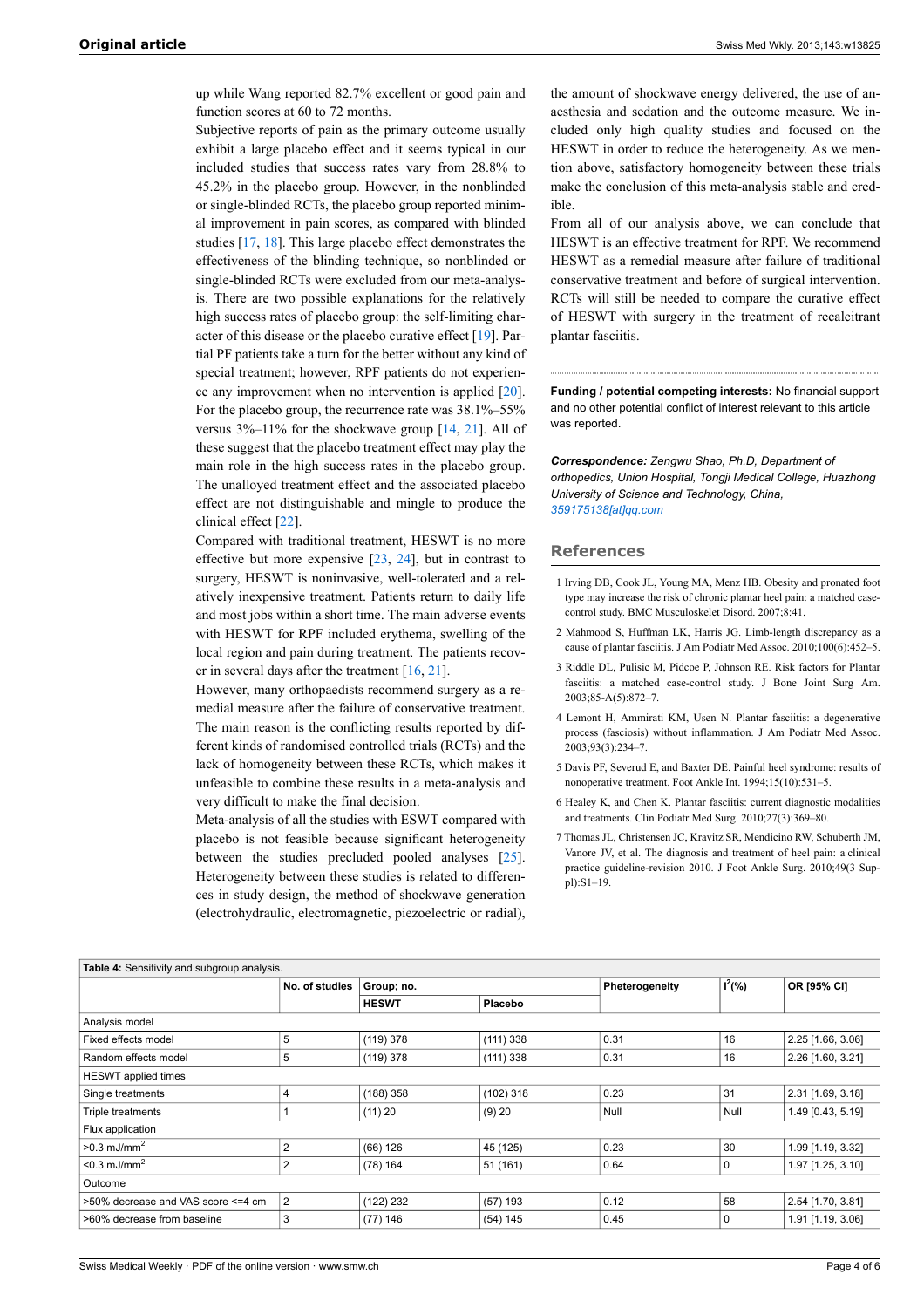- <span id="page-4-0"></span>8 Chow IH, and Cheing GL. Comparison of different energy densities of extracorporeal shock wave therapy (ESWT) for the management of chronic heel pain. Clin Rehabil. 2007;21(2):131–41.
- <span id="page-4-15"></span><span id="page-4-1"></span>9 Jadad AR, Moore RA, Carroll D, Jenkinson C, Reynolds DJ, Gavaghan DJ, et al. Assessing the quality of reports of randomized clinical trials: is blinding necessary? Control Clin Trials. 1996;17(1):1–12.
- <span id="page-4-7"></span><span id="page-4-2"></span>10 Cosentino R, Falsetti P, Manca S, De Stefano R, Frati E, Frediani B, et al. Efficacy of extracorporeal shock wave treatment in calcaneal enthesophytosis. Ann Rheum Dis. 2001;60(11):1064–7.
- <span id="page-4-17"></span><span id="page-4-16"></span><span id="page-4-3"></span>11 Buchbinder R, Ptasznik R, Gordon J, Buchanan J, Prabaharan V, Forbes A. Ultrasound-guided extracorporeal shock wave therapy for plantar fasciitis: a randomized controlled trial. JAMA. 2002;288(11):1364–72.
- <span id="page-4-18"></span><span id="page-4-4"></span>12 Hammer DS, Adam F, Kreutz A, Kohn D, Seil R. Extracorporeal shock wave therapy (ESWT) in patients with chronic proximal plantar fasciitis: a 2-year follow-up. Foot Ankle Int. 2003;24(11):823–8.
- <span id="page-4-5"></span>13 Wang CJ, Chen HS, and Huang TW. Shockwave therapy for patients with plantar fasciitis: a one-year follow-up study. Foot Ankle Int. 2002;23(3):204–7.
- <span id="page-4-19"></span><span id="page-4-9"></span><span id="page-4-6"></span>14 Wang CJ, Wang FS, Yang KD, Weng LH, Ko JY. Long-term results of extracorporeal shockwave treatment for plantar fasciitis. Am J Sports Med. 2006;34(4):592–6.
- <span id="page-4-11"></span>15 Ogden JA, Alvarez RG, Levitt RL, Johnson JE, Marlow ME. Electrohydraulic high-energy shock-wave treatment for chronic plantar fasciitis. J Bone Joint Surg Am. 2004;86-A(10):2216–28.
- <span id="page-4-8"></span>16 Theodore GH, Buch M, Amendola A, Bachmann C, Fleming LL, Zingas C. Extracorporeal shockWave therapy for the treatment of plantar fasciitis. Foot Ankle Int, 2004, p. 290–297.
- <span id="page-4-12"></span>17 Cosentino R, Falsetti P, Manca S, De Stefano R, Frati E, Frediani B, et al. Efficacy of extracorporeal shock wave treatment in calcaneal enthesophytosis. Ann Rheum Dis. 2001;60(11):1064–7.
- <span id="page-4-13"></span><span id="page-4-10"></span>18 Mehra A, Zaman T, Jenkin AI. The use of a mobile lithotripter in the treatment of tennis elbow and plantar fasciitis. Surgeon. 2003;1(5):290–2.
- <span id="page-4-14"></span>19 Gerdesmeyer L, Frey C, Vester J, Maier M, Weil L Jr, Weil L Sr, et al. Radial extracorporeal shock wave therapy is safe and effective in the treatment of chronic recalcitrant plantar fasciitis: results of a

confirmatory randomized placebo-controlled multicenter study. Am J Sports Med. 2008;36(11):2100–9.

- 20 Rompe JD, Hopf C, Nafe B, Burger R. Low-energy extracorporeal shock wave therapy for painful heel: a prospective controlled singleblind study. Arch Orthop Trauma Surg. 1996;115(2):75–9.
- 21 Ogden JA, Alvarez RG, Levitt RL, Johnson JE, Marlow ME. Electrohydraulic high-energy shock-wave treatment for chronic plantar fasciitis. J Bone Joint Surg Am. 2004;86-A(10):2216–28.
- 22 Nilsson G. Placebo effect is valuable. Add placebo effect to medical treatment outcome! Lakartidningen. 2011;108(44):2209–10.
- 23 Hammer DS, Adam F, Kreutz A, Kohn D, Seil R. Extracorporeal shock wave therapy (ESWT) in patients with chronic proximal plantar fasciitis: a 2-year follow-up. Foot Ankle Int. 2003;24(11):823–8.
- 24 Yucel I, Ozturan KE, Demiraran Y, Degirmenci E, Kaynak G. Comparison of high-dose extracorporeal shockwave therapy and intralesional corticosteroid injection in the treatment of plantar fasciitis. J Am Podiatr Med Assoc. 2010;100(2):105–10.
- 25 Rompe JD, Furia J, Weil L, Maffulli N. Shock wave therapy for chronic plantar fasciopathy. Br Med Bull. 2007;81-82:183–208.
- 26 Kudo P, Dainty K, Clarfield M, Coughlin L, Lavoie P, Lebrun C. Randomized, placebo-controlled, double-blind clinical trial evaluating the treatment of plantar fasciitis with an extracoporeal shockwave therapy (ESWT) device: a North American confirmatory study. J Orthop Res. 2006;24(2):115–23.
- 27 Malay DS, Pressman MM, Assili A, Kline JT, York S, Buren B, et al. Extracorporeal shockwave therapy versus placebo for the treatment of chronic proximal plantar fasciitis: results of a randomized, placebocontrolled, double-blinded, multicenter intervention trial. J Foot Ankle Surg. 2006;45(4):196–210.
- 28 Gollwitzer H, Diehl P, von Korff A, Rahlfs VW, Gerdesmeyer L. Extracorporeal shock wave therapy for chronic painful heel syndrome: a prospective, double blind, randomized trial assessing the efficacy of a new electromagnetic shock wave device. J Foot Ankle Surg. 2007;46(5):348–57.